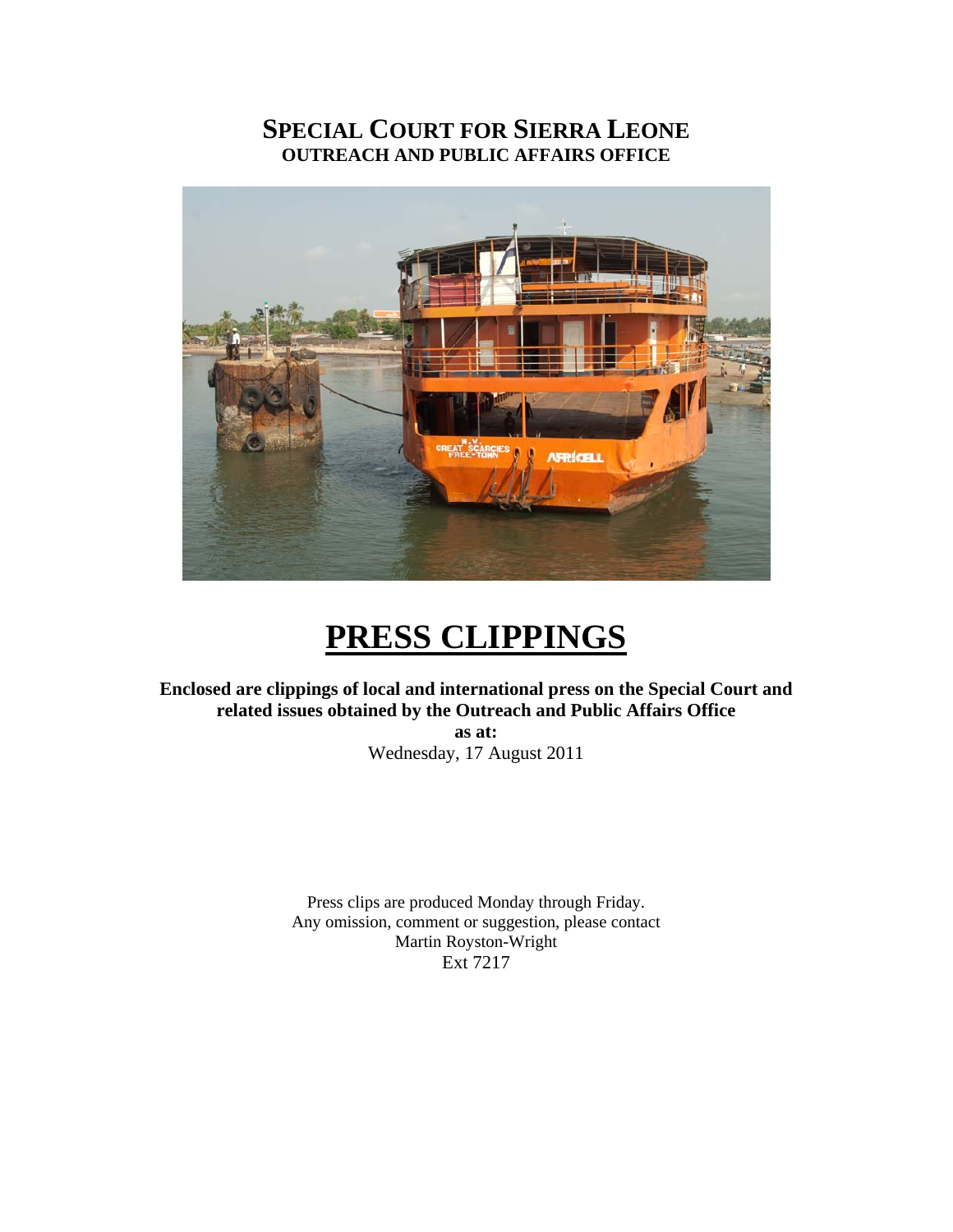| <b>International News</b>                                                                      |           |
|------------------------------------------------------------------------------------------------|-----------|
| TL Prosecutor Bellemare Welcomes Tribunal's Order to Unseal the Indictment / STL               | Pages 3-4 |
| Conference to Open in Kigali on "Compensation for Genocide Survivors" / Hirondelle News Agency | Page 5    |
| Justice for Hariri's Killers Requires the World's Support / The Washington Post                | Pages 6-7 |
| UN Calls for Probe into Crimes in Sudan's Southern Kordofan / Hirondelle News Agency           | Page 8    |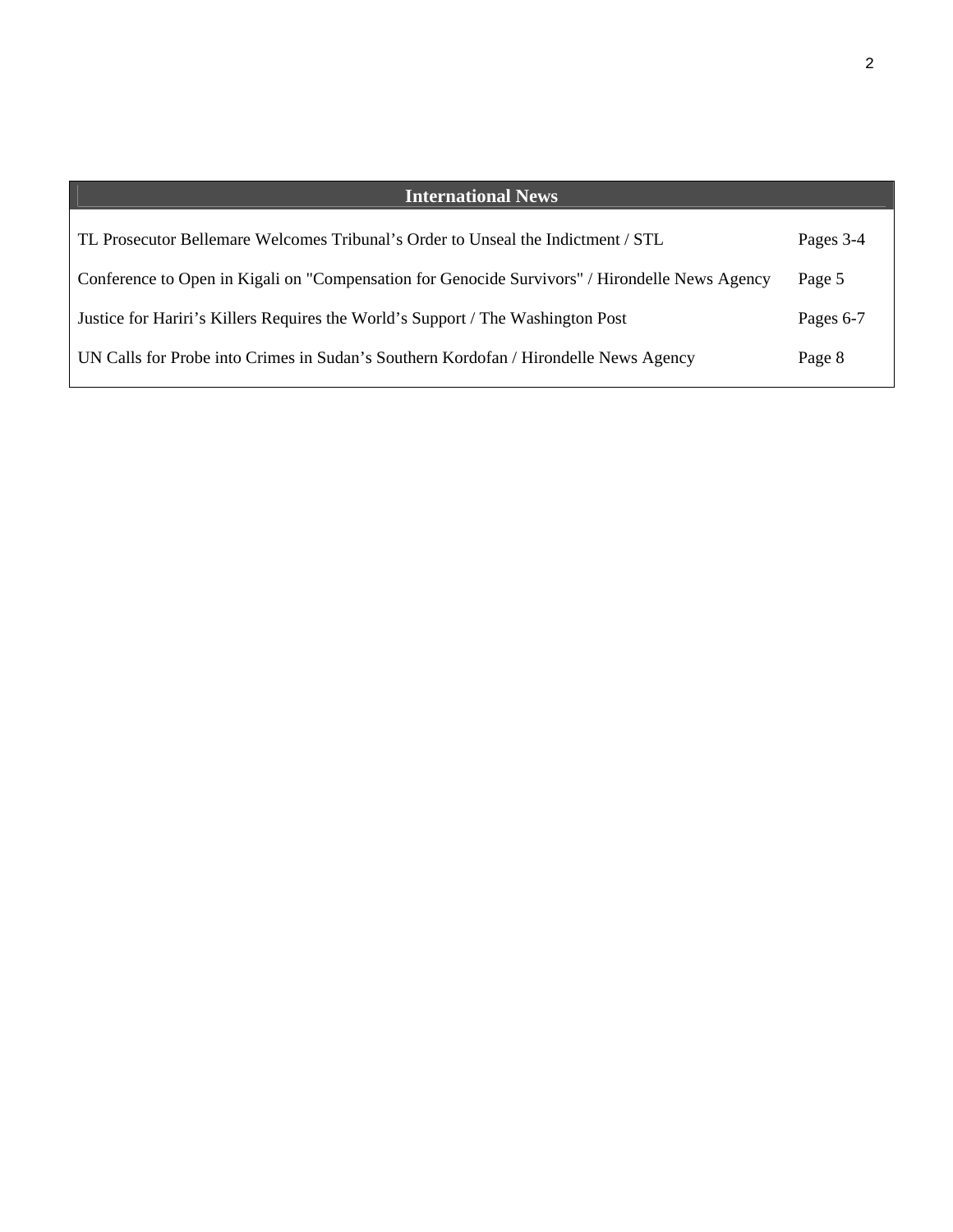#### **STL Prosecutor Bellemare Welcomes Tribunal's Order to Unseal the Indictment**

OTP Press Release No. 2011/009

Leidschendam, 17 August 2011 – Prosecutor Daniel A. Bellemare welcomes the recent order of the Pre-Trial Judge to unseal the indictment. The Prosecutor stated, "This Order will finally inform the public and the victims about the facts alleged in the indictment regarding the commission of the crime that led to charging the four accused. This unsealing of the indictment answers many questions about the 14 February 2005 attack. The full story will however only unfold in the courtroom, where an open, public, fair and transparent trial will render a final verdict".

The investigations of the Office of the Prosecutor are ongoing and preparations for trial continue.

For the convenience of the public, the Office of the Prosecutor has prepared the following brief overview of the indictment. The indictment alone is the authoritative charging instrument.

\*\*\*\*\*\*\*\*\*\*\*\*\*\*\*\*\*\*\*

The Indictment charges the four following accused persons for their individual criminal responsibility in the attack against Rafik Hariri:

Salim Jamil Ayyash, Mustafa Amine Badreddine (aka Sami Issa, Mustafa Youssef Badreddine, Elias Fouad Saab), Hussein Hassan Oneissi (aka Hussein Hassan Issa), and; Assad Hassan Sabra.

The evidence filed with the indictment (known as supporting material and comprising more than 20,000 pages) corroborates the following factual allegations and charges included in the indictment.

On the morning of 14 February 2005, Rafik Hariri, the former Prime Minister of Lebanon, departed his residence at Quraitem Palace in Beirut to attend a session of Parliament. As usual, he travelled in a convoy. An assassination team consisting of Ayyash and others positioned themselves in several locations where they were able to track and observe Hariri's convoy. They had done such tracking of Hariri on previous days in preparation for the attack.

Before 11:00 that day, Hariri arrived at Parliament. Shortly before 12:00, Hariri left Parliament to go to Café Place de l'Étoile, located nearby, where he stayed for approximately 45 minutes, before leaving to go back to his residence. At 12:49, Hariri entered his vehicle accompanied by MP Bassel Fuleihan and the convoy then departed the Place de l'Étoile. Hariri and his security detail in a six-vehicle convoy started to drive back to Quraitem Palace via a coastal route, including Rue Minet el Hos'n. At 12:52, a Mitsubishi Canter van moved very slowly towards the St. Georges Hotel, located on Rue Minet el Hos'n. Approximately two minutes ahead of the convoy, the Mitsubishi Canter van moved towards its final position on Rue Minet el Hos'n. At 12:55, as Hariri's convoy passed the St. Georges Hotel, a male suicide bomber detonated a large quantity of explosives concealed in the cargo area of the Mitsubishi Canter van, killing Hariri and 21 other victims and injuring 231 persons.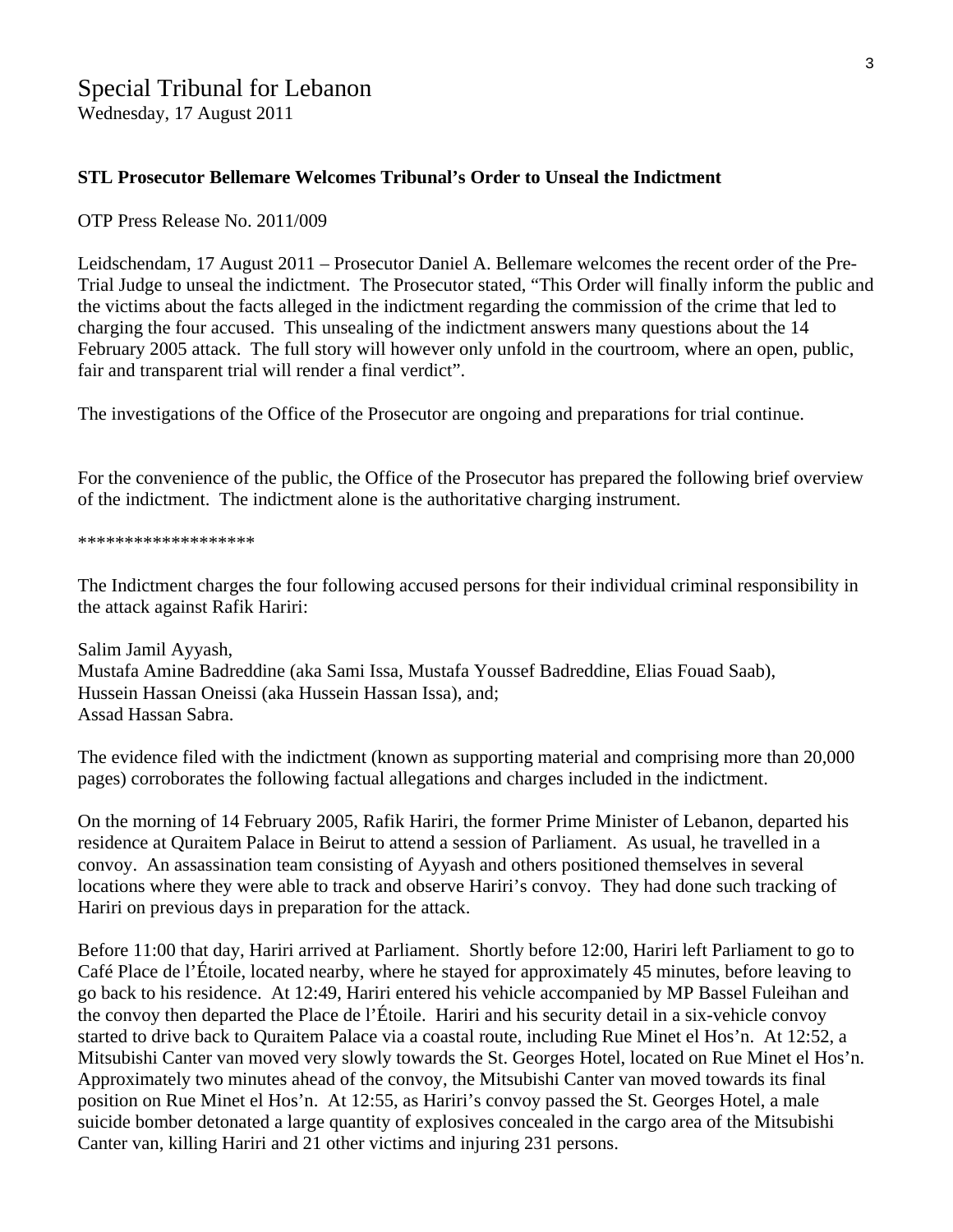Shortly after the explosion, Oneissi and Sabra, acting together, called Reuters and Al-Jazeera in Beirut. Then Sabra called Al-Jazeera again and gave information on where to find a videotape that had been placed in a tree at ESCWA Square in Beirut. The videotape was recovered together with a letter. In the video, which was later broadcast on television, a man named Ahmad Abu Adass falsely claimed to be the suicide bomber on behalf of a fictitious fundamentalist group using the name 'Victory and Jihad in Greater Syria'.

As a result of the investigation which followed this attack, a significant amount of evidence was gathered, including witness statements, documentary evidence and electronic evidence (such as closed circuit television and telephone call data records). The evidence has led to the identification of some of the persons responsible for the attack on Hariri. Analysis of the call data records, for example, has revealed the users of a number of interconnected mobile phone networks involved in the assassination of Hariri. Each network consisted of a group of phones, usually registered under false names, whose users had a high frequency of contact with each other.

The Indictment charges all four accused with Conspiracy aimed at committing a Terrorist Act, as coperpetrators (Count 1). Ayyash and Badreddine are charged (in Counts 2 to 5) with Committing a Terrorist Act by means of an explosive device, Intentional Homicide (of Hariri and the 21 other victims) with premeditation by using explosive materials, and Attempted Intentional Homicide (of those that survived but were injured) with premeditation by using explosive materials. Oneissi and Sabra are charged as being accomplices to the commission of the others' offences (Counts 6 to 9). All charges in the Indictment are crimes under Lebanese criminal law.

The roles that the accused played in the attack were as follows. Badreddine served as the overall controller of the attack. Ayyash coordinated the assassination team that was responsible for the physical perpetration of the attack. Oneissi and Sabra, in addition to being conspirators, prepared and delivered the false claim of responsibility video, which sought to blame the wrong people, in order to shield the conspirators from justice.

It will be for the Trial Chamber to reach its own verdict after considering all the evidence at trial.

For further information, please contact: Gregory Townsend, Acting Spokesperson, Office of the Prosecutor (During the absence of Ms. Boutaud de la Combe) Office: +31708003737; Mobile: +31650889203 (OTP Press Office); Email: stl-otppressoffice@un.org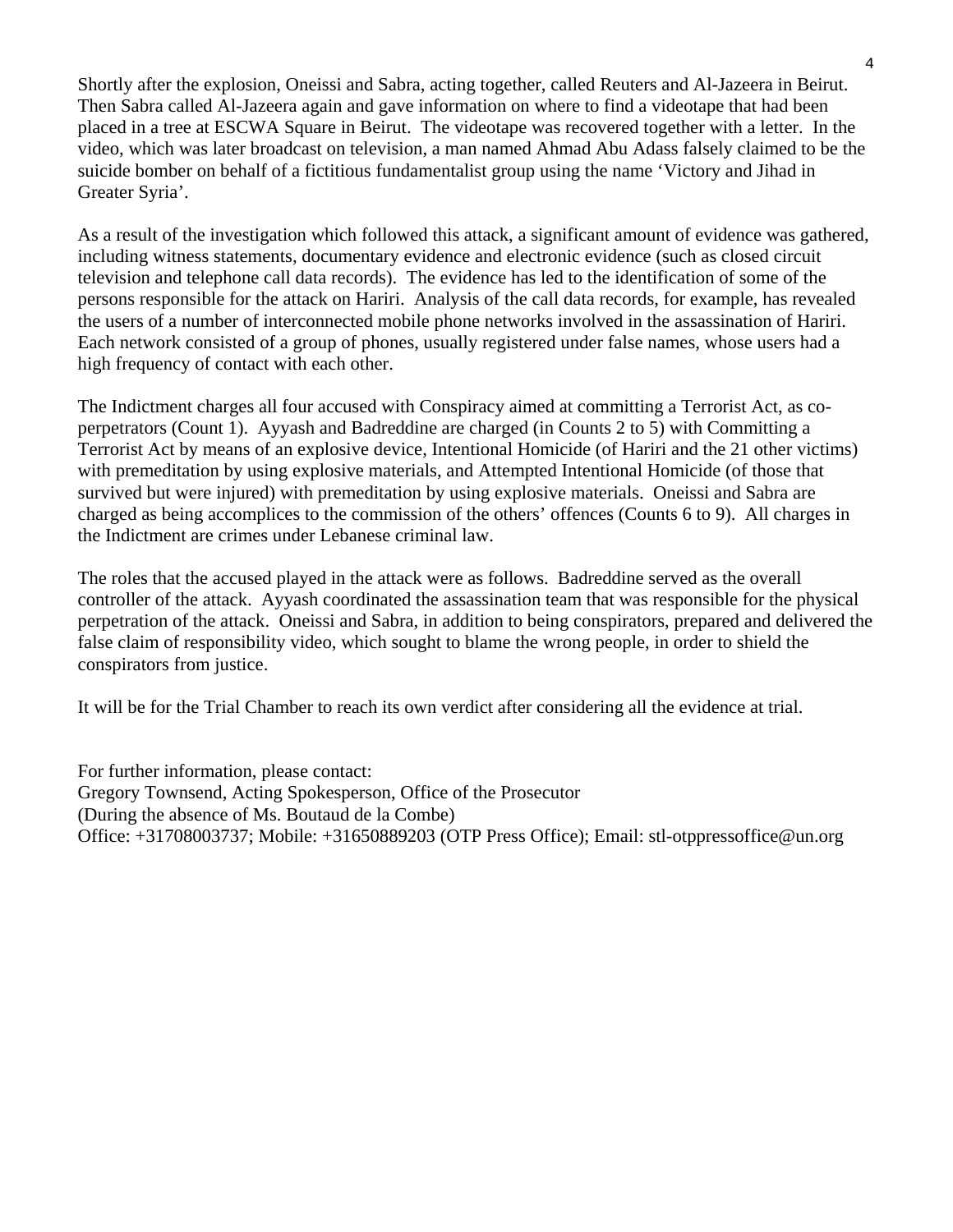## Hirondelle News Agency

Tuesday, 16 August 2011

#### **Conference to open in Kigali on "compensation for genocide survivors"**

An international conference organized jointly by Ibuka, African Rights and Redress is set to open in Kigali on Wednesday. It will address the issue of "compensation for genocide survivors".

African Rights and Redress are two NGOs based in London while Ibuka is Rwanda's main organization for genocide survivors. Lawyers without borders and the French CPCR (Collectif des parties civiles pour le Rwanda) are also expected to attend the conference.

"We will trade ideas on what we could do and how to do it", Executive Secretary of Ibuka Janvier Forongo told Hirondelle News Agency. "Compensation are still a thorny problem 17 years after the genocide ended", he added. He stressed that restitution or payment of looted belongings was particularly difficult. "People who were convicted are insolvent or don't want to pay", he explained.

ER/GF

© Hirondelle News Agency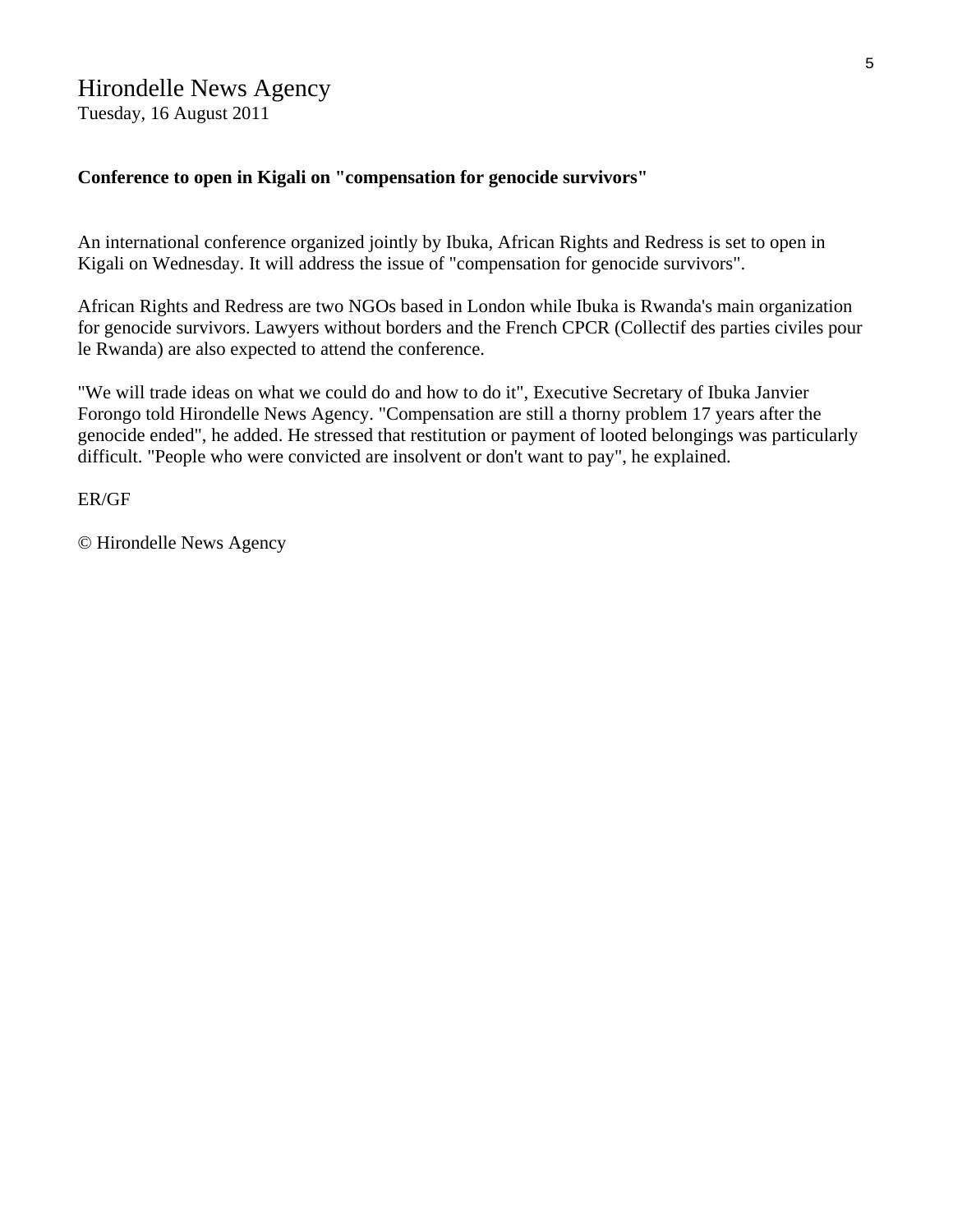#### **Justice for Hariri's killers requires the world's support**

By David M. Crane and Carla Del Ponte,

The past month has brought milestones but also new challenges to the Special Tribunal for Lebanon. The tribunal recently released the names of four men wanted for the assassination of former Lebanese prime minister Rafiq al-Hariri and 22 others in 2005.

The suspects are [Mustafa Amine Badreddine](http://www.stl-tsl.org/sid/284), a senior figure in the Shiite militant group Hezbollah who is suspected of making the bomb that blew up the U.S. Marine barracks in Beirut in 1983; [Salim Ayyash;](http://www.stl-tsl.org/sid/285) [Assad Sabra;](http://www.stl-tsl.org/sid/287) and [Hassan Anise.](http://www.stl-tsl.org/sid/286) The unsealing of the long-awaited indictments triggered a 30-day period during which the Lebanese government is required to serve arrest warrants, but Lebanese authorities informed the court last week that they are unable to arrest the four or serve the indictments. Hezbollah leader [Hassan Nasrallah has vowed](http://www.guardian.co.uk/world/2011/jul/03/hezbollah-leader-refuses-handover-hariri-suspects) to thwart the suspects' arrest, and this opposition is no small threat. The previous Lebanese government, led by Saad Hariri, son of the slain prime minister, [collapsed in](http://www.washingtonpost.com/wp-dyn/content/article/2011/01/12/AR2011011200588.html)  [January](http://www.washingtonpost.com/wp-dyn/content/article/2011/01/12/AR2011011200588.html) after Hezbollah ministers and their allies left the cabinet to protest the government's support for the tribunal.

The special tribunal was established in [2007 by the U.N. Security Council](http://www.washingtonpost.com/wp-dyn/content/article/2007/05/30/AR2007053002337.html) at the request of Lebanon's then-prime minister. The court is charged with rendering justice for the massive bombing that rocked the nation in February 2005. Although Lebanon is no stranger to extreme violence, Hariri's assassination rekindled the tension between Lebanon's various factions that had been seething just under the surface. Lebanon sought to recover by turning a corner from political violence to the rule of law. It established a tribunal based in Lebanese law, with judges from Lebanon and other countries, that operates with a U.N. mandate. Knowing how perilous this project would be, the government signed on to an internationally sanctioned court that could transcend taint or accusations of sectarian partiality.

As the tribunal's president, the noted Italian jurist Antonio Cassese, pointed out [in a](http://www.nytimes.com/2011/07/13/opinion/13iht-edcassese13.html)  [column last month](http://www.nytimes.com/2011/07/13/opinion/13iht-edcassese13.html), Lebanon's government has aimed "to uphold and to practice the principle of judicial accountability for those who grossly deviated from the rules of human decency" and "to entrench the notion that democracy cannot survive without the rule of law, justice and respect for fundamental human rights."

This is the first time an international tribunal has been created to deal with an act of terrorism. Yet while the tribunal has novel aspects, the indictments present challenges that are all too familiar to us. We served as chief prosecutors of international tribunals established since the mid-1990s. We are intimately familiar with the challenges pointed up by the mere existence of such courts — and with the values at stake in achieving success. We have closely followed the tribunal's work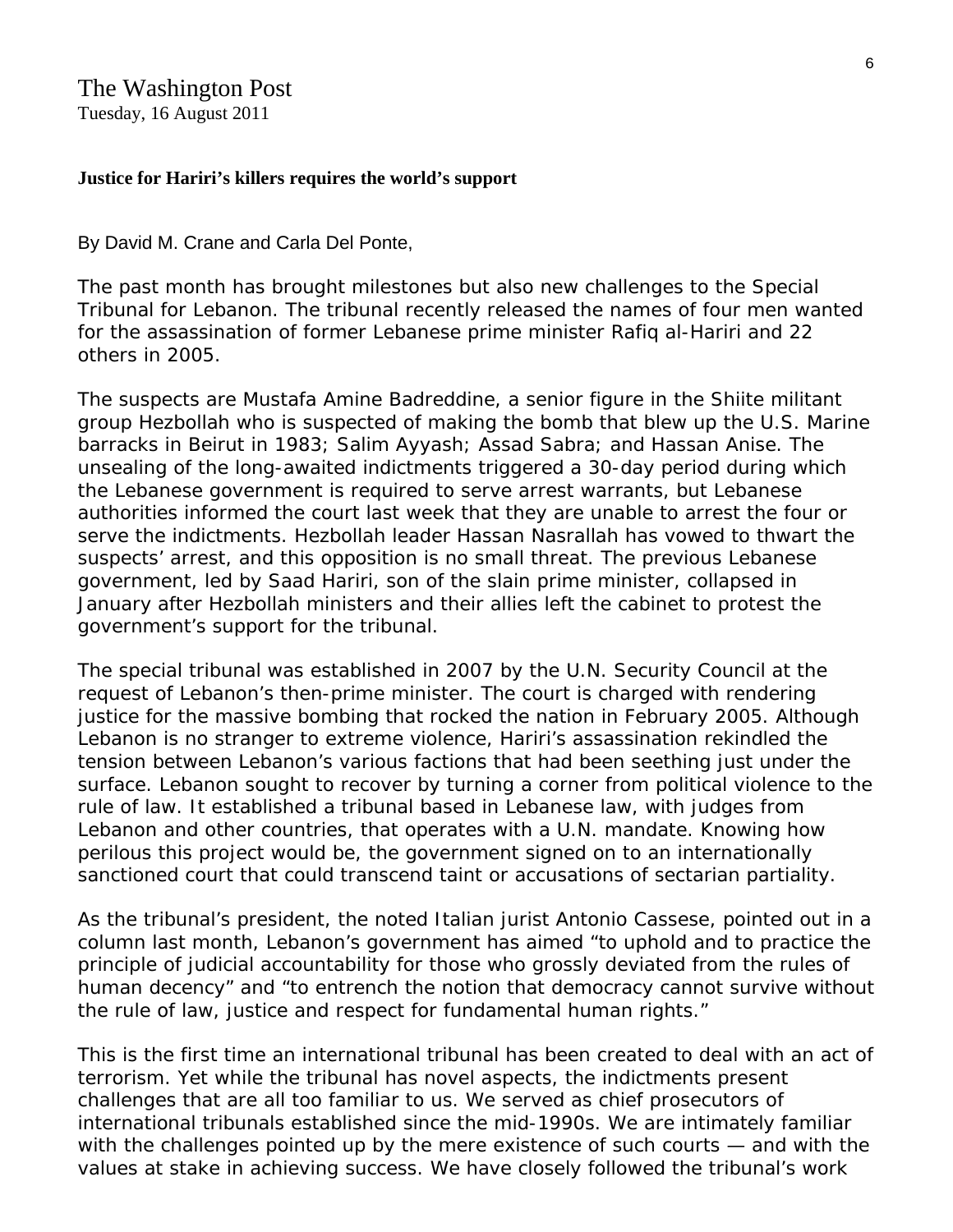and challenges, and understand that, now more than ever, this tribunal will need the unwavering support of the international community.

International courts such as this tribunal have no capacity to arrest their suspects; they must rely on individual countries to do so. The International Criminal Tribunal for the former Yugoslavia, for example, would not have been able to deliver justice to survivors of "ethnic cleansing" and genocide if individual governments had not made concerted efforts to ensure that suspects were found, arrested and delivered to trial.

One of us served as chief prosecutor of the Special Court for Sierra Leone, a tribunal that, like the Lebanon tribunal, is a blend of national and international elements. When the Sierra Leone court's [indictment of Liberia's then-president,](http://www.sc-sl.org/CASES/ProsecutorvsCharlesTaylor/tabid/107/Default.aspx)  [Charles Taylor,](http://www.sc-sl.org/CASES/ProsecutorvsCharlesTaylor/tabid/107/Default.aspx) was unsealed in 2003, some predicted that step would derail peace negotiations. They were wrong: Although not its aim, the indictment of Taylor facilitated peace in war-torn Liberia and maintained peace in Sierra Leone. Earlier, the [indictment of Radovan Karadzic](http://www.icty.org/sid/8066) by the tribunals for the former Yugoslavia was an essential precursor of the 1995 Dayton Agreement that silenced the guns in that region of Europe.

We know what it means to face long odds and extraordinary defiance in the pursuit of international justice. We succeeded in beating those odds, with historic results, because the international community supported us and governments honored their obligations despite formidable pressures. The Special Tribunal for Lebanon deserves no less.

David M. Crane, a professor at Syracuse College of Law, is a former chief prosecutor of the Special Court for Sierra Leone, a U.N.-sponsored international tribunal. Carla Del Ponte is a former chief prosecutor of the International Criminal Tribunals for the former Yugoslavia and for Rwanda.